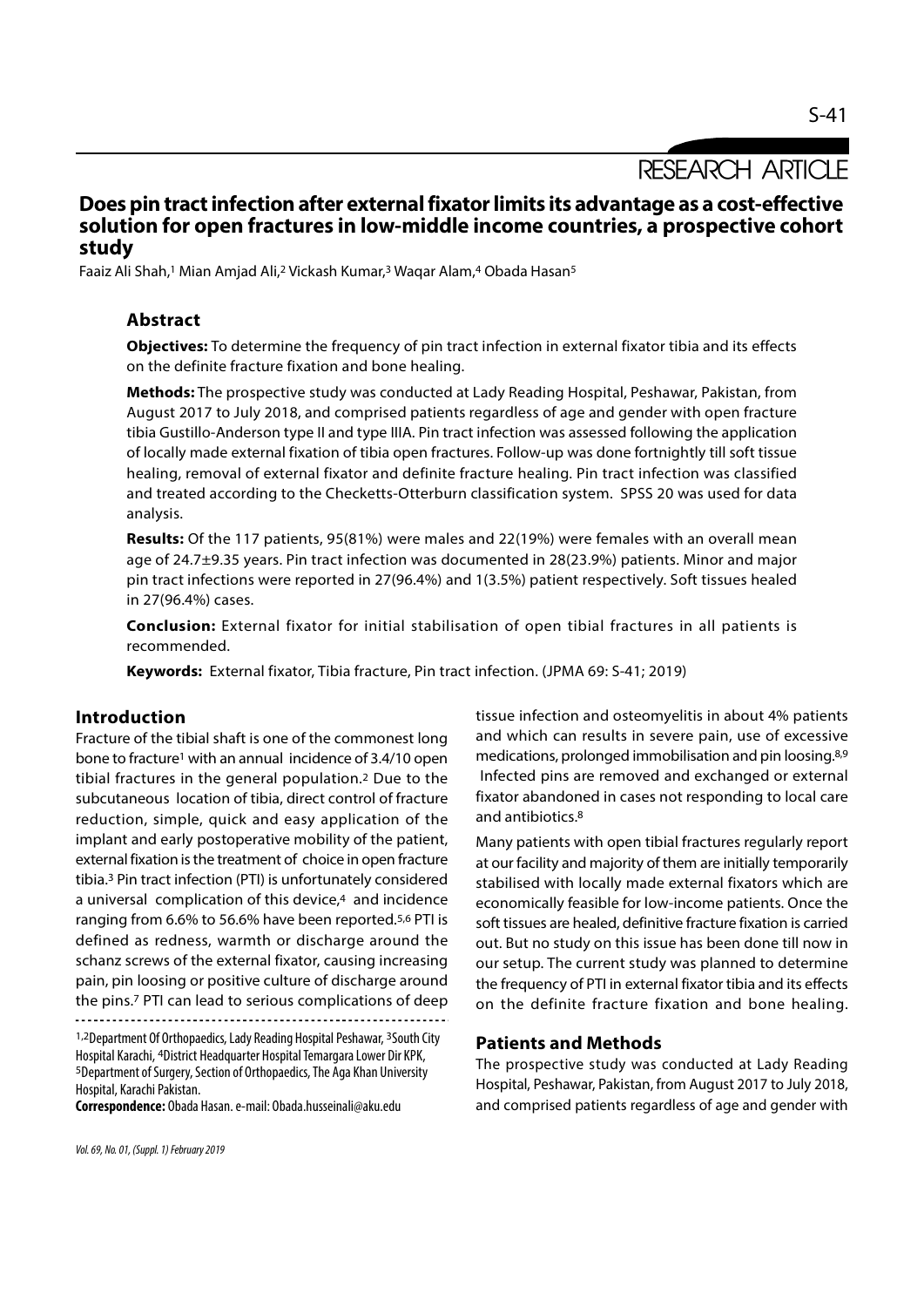open fracture tibia Gustillo-Anderson type II and type IIIA. Protocol was developed before starting the study, and the sample size was calculated using World Health Organisation (WHO) formula10 with confidence level of 95% and margin of error 9%. Non-probability convenience sampling was used, and approval was obtained from the institutional review committee. Also, informed consent was taken from either the patients or their guardians. The work has been reported in line with the Strengthening the Reporting of Cohort Studies in Surgery (STROCSS) criteria.11

Open fractures tibia received after 24 hours, fractures with intra-articular extension, bilateral tibial fractures, open fractures with bone loss, segmental fractures, associated pelvic and acetabulum fractures, ipsilateral open femur fracture requiring external fixator and patients operated for external fixator tibia in other hospitals were excluded from the study. All patients were assessed and resuscitated according to the Advanced Trauma Life Support (ATLS) protocol.12 All patients were assessed by the on-call orthopaedic resident and the case was then discussed with the consultant on duty. Radiographs of the affected extremity were taken. Associated head, chest and abdominal injuries were looked for and treated accordingly. Patients were given one dose of a second-generation intravenous (IV) antibiotics and anti-tetanus toxoid.

Surgery was done under general or spinal anaesthesia. Wound was washed with 3 to 9 litres of normal saline and extensive debridement of the wound was done. Fracture was reduced directly through the wound or indirectly without opening the fracture site when extensive comminution was present on X-ray. A locally made Arbeitsgemeinschaft für Osteosynthesefragen (AO) external fixator (ESMECO) with at least 4 Schanz screws. The standard technique13 of external fixator application was adopted in all cases. No tourniquet was used. Appropriate size Schanz screws were used (6mm diameter in adults and 4.5mm in children). In every case the screw diameter was <33% of the diameter of the bone. All cases were done by a qualified orthopaedic surgeon or an orthopaedic trainee with minimum 3 years of experience in handling such cases and under supervision.

The wound was left open or partially closed depending upon the degree of contamination and coverage of the bone. The affected limb was elevated for 24 hours. Patients were discharged on the 2nd post-op day. Only those patients were retained who needed further debridement, wound closure or additional fracture fixation. A uniform protocol of Kazmers13 for pin tract care was started from the second post-op day. Each pin site was cleaned with sterile gauze soaked in a mixture of solution containing hydrogen per oxide and normal saline in 1:1 ratio daily. After cleaning, each pin site was covered with dry sterile gauze. On the 4th postop day, the leg, the frame and the pin site were washed with water and soap, dried with a towel, and the pin site was covered with sterile dry gauze. Non-weight bearing with crutches was allowed. Patients of PTI were advised dressing twice daily, restricted weight bearing and elevation of the affected limb. Pin tract discharge was sent to laboratory for culture and sensitivity in cases of major PTI not resolving with pin site care protocols. Antibiotics were started accordingly. In case of resistant PTI with multiple loose pins, the external fixator was removed and alternative treatment option was adopted.

Patients were followed during admission and after discharge on a fortnightly basis till soft tissue healing (8th week). Contact numbers and addresses of all the patients were noted and hospital contact number was given and they were advised to contact earlier than scheduled visit if PTI signs and symptoms were noted. On each scheduled visit, wound condition of the limb was inspected and assessed by the primary consultant followed by detailed assessment of the radiographs for fracture alignment and healing. Pin tracts were inspected and infection, if present, was graded and treated with Checketts-Otterburn classification14 of PTI of external fixator (Table 1). The effects of pin site infection on outcome of external fixator was documented as either infection treated and definitive implant applied or pin

|                        | <b>Grade Characteristics</b>                                                                                                                                                                           | <b>Treatment</b>                                                       |  |  |  |
|------------------------|--------------------------------------------------------------------------------------------------------------------------------------------------------------------------------------------------------|------------------------------------------------------------------------|--|--|--|
| Minor infection        |                                                                                                                                                                                                        |                                                                        |  |  |  |
|                        | Slight redness and little discharge                                                                                                                                                                    | Improved pin site care                                                 |  |  |  |
| Ш                      | Redness of the skin, discharge, pain<br>and tenderness in the soft tissue                                                                                                                              | Improved pin site care and oral antibiotics                            |  |  |  |
| Ш                      | Grade II but no improvement<br>with oral antibiotics                                                                                                                                                   | Affected pin or pins re-sited and external<br>fixator can be continued |  |  |  |
| <b>Major infection</b> |                                                                                                                                                                                                        |                                                                        |  |  |  |
| IV                     | Severe soft tissue infection<br>involving several pins, sometimes<br>with associated loosening of the pin                                                                                              | External fixation must be abandoned                                    |  |  |  |
| ٧                      | Grade IV but radiographic changes                                                                                                                                                                      | External fixator must be abandoned                                     |  |  |  |
| VI                     | Infection after fixator removal.<br>Pin track heals initially, but will<br>subsequently break down and<br>discharge in intervals. Radiographs<br>show new bone formation and<br>sometimes sequestrums. | Curettage of the pin tract                                             |  |  |  |

Table-1: Checketts-Otterburn classification of pin tract infection of external fixator.

J Pak Med Assoc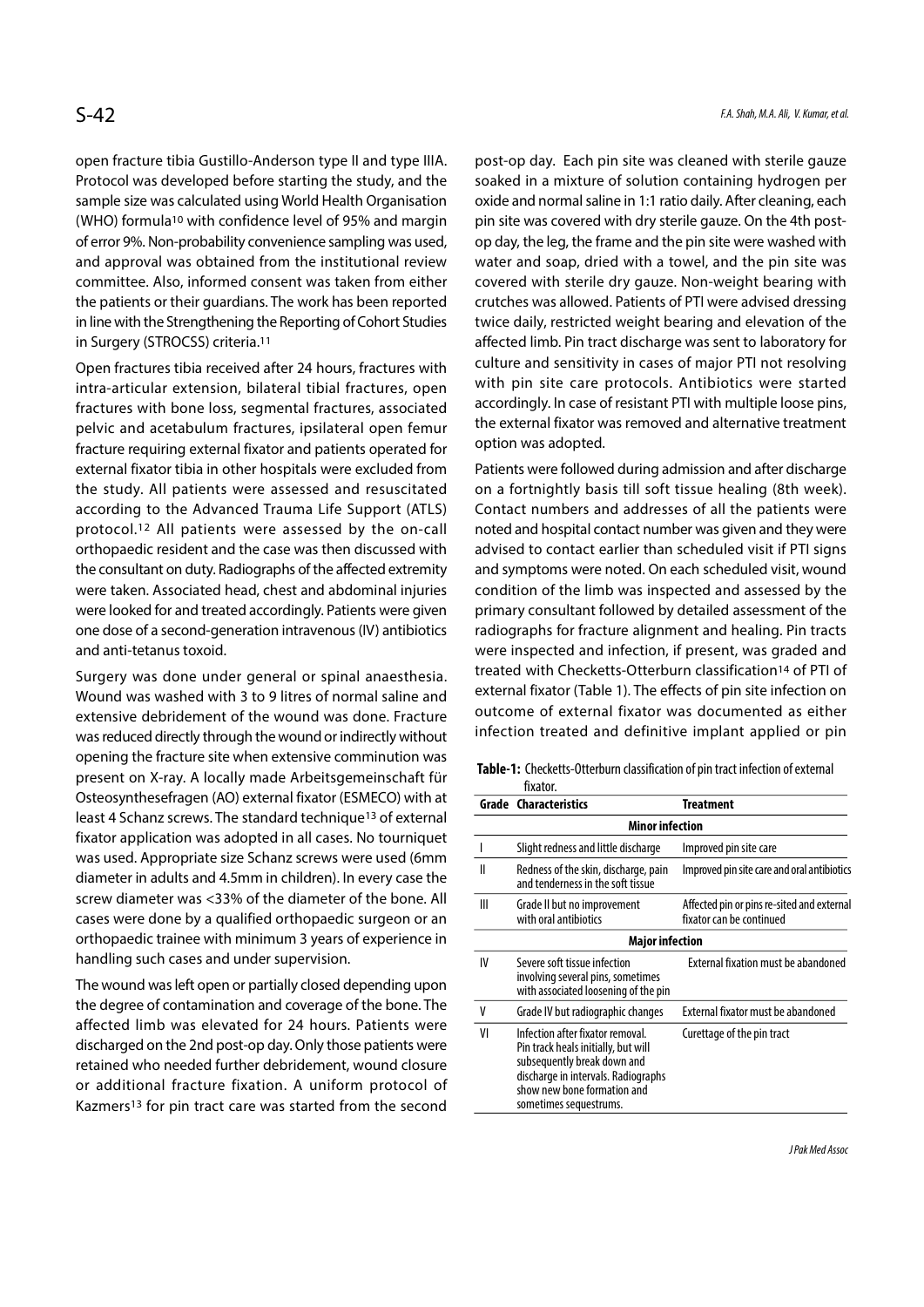loosening requiring removal of external fixator and conversion to other treatment modality.

Data collected was analysed using SPSS 20. Mean ± standard deviation (SD) was calculated for continuous variables like age and time since injury. Frequency and percentages were calculated for categorical variables like gender and fracture side.

# Results

Of the 117 patients, 95(81%) were males and 22(19%) were females with an overall mean age of 24.7±9.35 years. Paediatric patients were 14(11.9%) with a mean age of 6.07±2.05 years. Cause of injury in each case was noted (Table 2). Overall, 68(58.1%) patients were received in hospital within 6 hours of sustaining the fractures, while 49(42%) were received within 6-12 hours. Depending upon the fracture site and geometry, external fixator was applied in uniplanar configuration in 85(72.6%) patients, proximal triangular in 18(15.3%), distal triangular across ankle in 9(7.6%) and bilateral uniplanar across ankle in 5(4.2%) patients.

PTI was documented in 28(23.9%) patients. Of them, 22(75.5%) were males, including 4(18.18%) children, and 6(21.4%) were female patients. Among the patients with PTI, 7(25%) were diabetics and 11(39.2%) were smokers. The pin site infection was of minor type in 27(96.4%) of these patients. Minor grade I pin tract infection was reported in 23(82.1%) patients and resolved with pin site care. Grade II infection was documented in 4(14.2%) patients, and the discharge was sent to laboratory for culture and sensitivity. There was no growth in 3(75%) patients and staphylococcal aureus in 1(25%) patient which was sensitive to most of the commonly used oral antibiotics. Grade II infection in patients was successfully treated with pin site care and oral antibiotics with external fixator in place. External fixator was removed after soft tissue healing and plating was done in 13(46.4%) patients and interlocking nails in 8(28.5%) patients, while 6(21.4%)

|  |  |  | Table-2: Injury profile of patients. |
|--|--|--|--------------------------------------|
|--|--|--|--------------------------------------|

|   | S.No Patient demographic feature   | <b>Number of patients</b> | Percentage |
|---|------------------------------------|---------------------------|------------|
|   | Right tibia fracture               | 75                        | 64.1%      |
| 2 | Left tibia fracture                | 42                        | 35.8%      |
| 3 | Motor vehicle accident             | 63                        | 53.8%      |
| 4 | Gun shot injury                    | 38                        | 22.4       |
| 5 | Fall from height                   | 9                         | 7.6%       |
| 6 | Heavy object falling on the limb   |                           | 5.9%       |
|   | <b>Gustillo Anderson type IIIA</b> | 75                        | 64.1%      |
| 8 | <b>Gustillo Anderson type II</b>   | 42                        | 35.8%      |

Vol. 69, No. 01, (Suppl. 1) February 2019

patients, including 4(66.6%) children, achieved union in external fixator.

Only 1(3.5%) patient developed major PTI of Grade IV. It was a distal tibial triangular fixator applied for Gustillo Anderson type IIIA fracture. Culture and sensitivity of pin site discharge reported staphylococcal aureus and sensitivity to only linezolid and vancomycin. Since multiple Schanz screws had pin site infection and were loose, external fixators were removed before the scheduled time at 6th week. Backslab was given and regular debridement and dressing of pin site with antibiotic cover was continued till infection was cleared clinically and serologically, and interlocking nails was done as definitive treatment.

The total number of infected Schanz screws was 41 in 28(24%) patients. Distal tibial Schanz screw was the most frequently infected screw in 22(53.6%) patients followed by proximal tibial in 10(24.3%), calcanium 7(17%) and diaphyseal 2(4.8%). Overall, 18(64.2%) had one Schanz screw infected. Two screws had pin tract infection in 7(25%) patients, while the maximum number of infected Schanz screws per patient was three in 3(10.7%) patients.

The mean duration of external fixator retention was 4.4 weeks (range: 3.2-8 weeks). Besides, 89(76%) patients had no PTI and in 71(79.7%) of them external fixator was removed at 4th week post-op after soft tissues healing, and other treatment modality (interlocking nail, plating) was done. Also, in 22(78.5%) patients with PTI, the external fixators were retained for 6 weeks or more till soft tissues healed.

Only in 6(21.4%) patients, PTI was noted in the 4th week post-op. With the exception of 1(3.5%) patient who developed PTI, the infection didn't influence definite fracture fixation in other patients. No osteomyelitis was reported.

## **Discussion**

We noted pin site infection in 23.9% patients. Comparing our results with other national and international studies (Table 3) there is a large discrepancy. This can be explained

| Table-3: Frequency of pin tract infection in different studies. |                         |                      |                                         |  |  |
|-----------------------------------------------------------------|-------------------------|----------------------|-----------------------------------------|--|--|
| S.No                                                            | Author                  | <b>Year of Study</b> | <b>Frequency of pin tract infection</b> |  |  |
|                                                                 | lobst CA <sub>16</sub>  | 2016                 | 24%                                     |  |  |
| $\mathcal{L}$                                                   | Piwani M <sup>6</sup>   | 2015                 | 6.6%                                    |  |  |
| 3                                                               | Khan $TB5$              | 2012                 | 56.6%                                   |  |  |
| 4                                                               | Hussain S <sub>18</sub> | 2011                 | 25%                                     |  |  |
| 5                                                               | Beltsios M17            | 2009                 | 27.7%                                   |  |  |
| 6                                                               | Present study           | 2018                 | 23.9%                                   |  |  |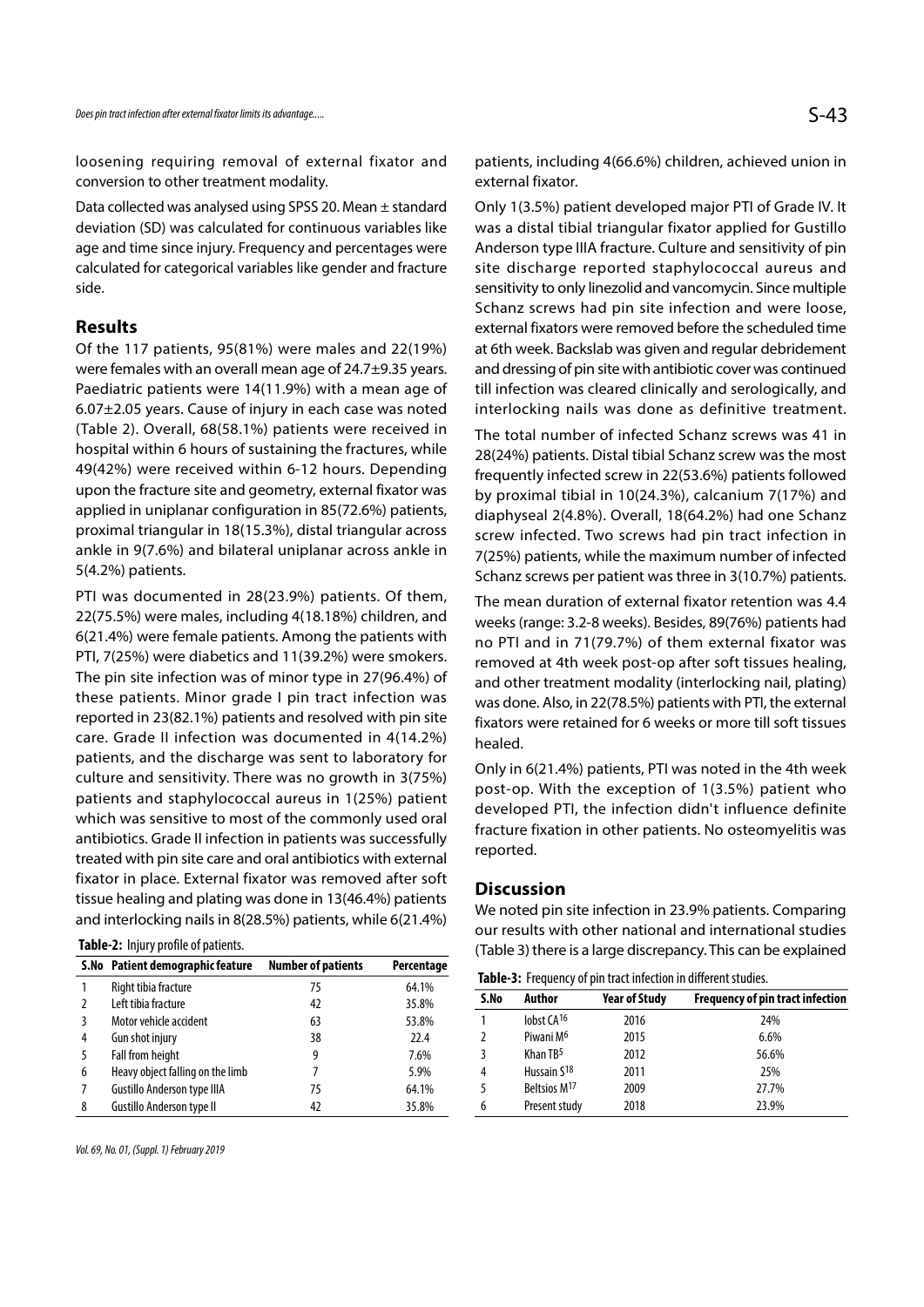by the fact that no consensus has been achieved globally till now regarding a uniform definition, classification and pathogenesis of PTI.13,15 Secondly, differences exist in techniques of application of external fixator, protocol for pin tract care, population demographics and duration of study.16 Thirdly, pin site infection rate is considered per patient in some studies and per individual pin in others.13 Furthermore, in almost all local studies, external fixator was continued as a definitive treatment for fracture fixation rather than a temporary device for soft tissue healing. This results in prolonged duration of external fixator application and subsequently higher frequencies of PTI and complications.

We observed that the longer the external fixator was retained, the higher were the chances of PTI. External fixator for 6 weeks or more was associated with 78.5% PTI than 21.4% of patients developing PTI at 4th week. We are supported by other studies in this regard.17,18 A study18 reported PTI 19.6% in fixators retained for 42 days than 47.8% in those over 180 days. It also reported that hydroxy appetite (HA)-coated Schanz screws had an infection rate of 29.5% and non-HA-coated screws had 25.9%. Unfortunately we could not analyse PTI in HA-coated screws. The study,18 also documented PTI decade-wise globally and pointed out that in 1980s it was 23.2%, in 1990s 25.9% and in 2000 it was 36.1%. It also noted a higher frequency of PTI in paediatric patients. The reasons, according to the study,18 were inability of children to care for the pins themselves and extra mobility and sports activity made the pins more prone to contamination and early loosening. We reported PTI in only 4 of the 14 children with external fixators. All were minor grade I infection and were completely resolved with pin site care. We also noted a difference in infection rate of Schanz screws in different locations. Schanz screws inserted in periarticular locations like distal tibial and by proximal tibial Schanz screw were the most frequently infected (53.6% and 24.3% respectively). A study17 reported similar findings and suggested increased motion of soft tissues around the joint as possible explanation for increased frequency of PTI in these locations.

The worst consequence of PTI is osteomyelitis which has been reported in 1-4%.8,19 But we did not note any osteomyelitis. The possible reasons can be shorter duration of external fixator, strict regular follow-up, early recognition of PTI and prompt treatment.

We used external fixator as a temporary device for

stabilising open tibial fractures till soft tissue healing. External fixator for prolonged duration and as a definitive treatment option has a number of reported complications.6,20 These include frame loosening in about 12.5% and delayed union in 10-38.3%,20 malunion in 3.3- 21.7% 6 and non-union in 3.3-40%.16

Prevention is always better than cure. To prevent PTI, planning should start in the operation theatre, with the selection of an appropriate external fixator.<sup>15</sup> The pinbone interface must be optimally stabilised.4,8 The standard technique of insertion of Schanz screws can decrease the chances of PTI. Sharp drill bit with lowvelocity drilling taking care of soft tissues and insertion of Schanz pin manually with hand chuck is recommended.13 The use of tourniquet while applying external fixator is not recommended<sup>21</sup> as it would prevent "cooling" of the bone by blood, causing heat necrosis of bone and post-tourniquet haematoma formation, hence, increased chances of PTI. Although no uniform pin tract protocol has been agreed upon, it is suggested that if any signs of infection is noted at pin site areas then the frequency of care should be intensified.15 Antibiotic prophylaxis for PTI in open fractures is lacking evidence.22 We used locally made AO external fixator in all of our cases. This external fixator is readily available, easy and quick to apply and economically feasible for low-income patients compared to foreign made external fixators or ring fixators which are expensive, difficult to apply and time-consuming. This external fixtor is biomechanically excellent as we have not noted any breakage or failure of its component in our study. Furthermore pin tract care with hydrogen peroxide and normal saline is easy to apply and readily afforded by poor patients.

Our study questions the common clinical dilemma of PTI after external fixator and whether it limits its advantage as a cost-effective primary solution for tibia open fracture in our developing-country setting. The prospective nature of the study allowed us to detect and manage PTIs early, preventing their catastrophic effect on bone healing or osteomyelitis.

The sample size of our study, however, was relatively small to derive strong associations. The lack of standardised protocol for pin tract classification and care is also a potential limitation of the study. Further research, including randomised clinical trials, should be done to study the differences between temporary and definitive fixation and evaluation of different variables, like frequency